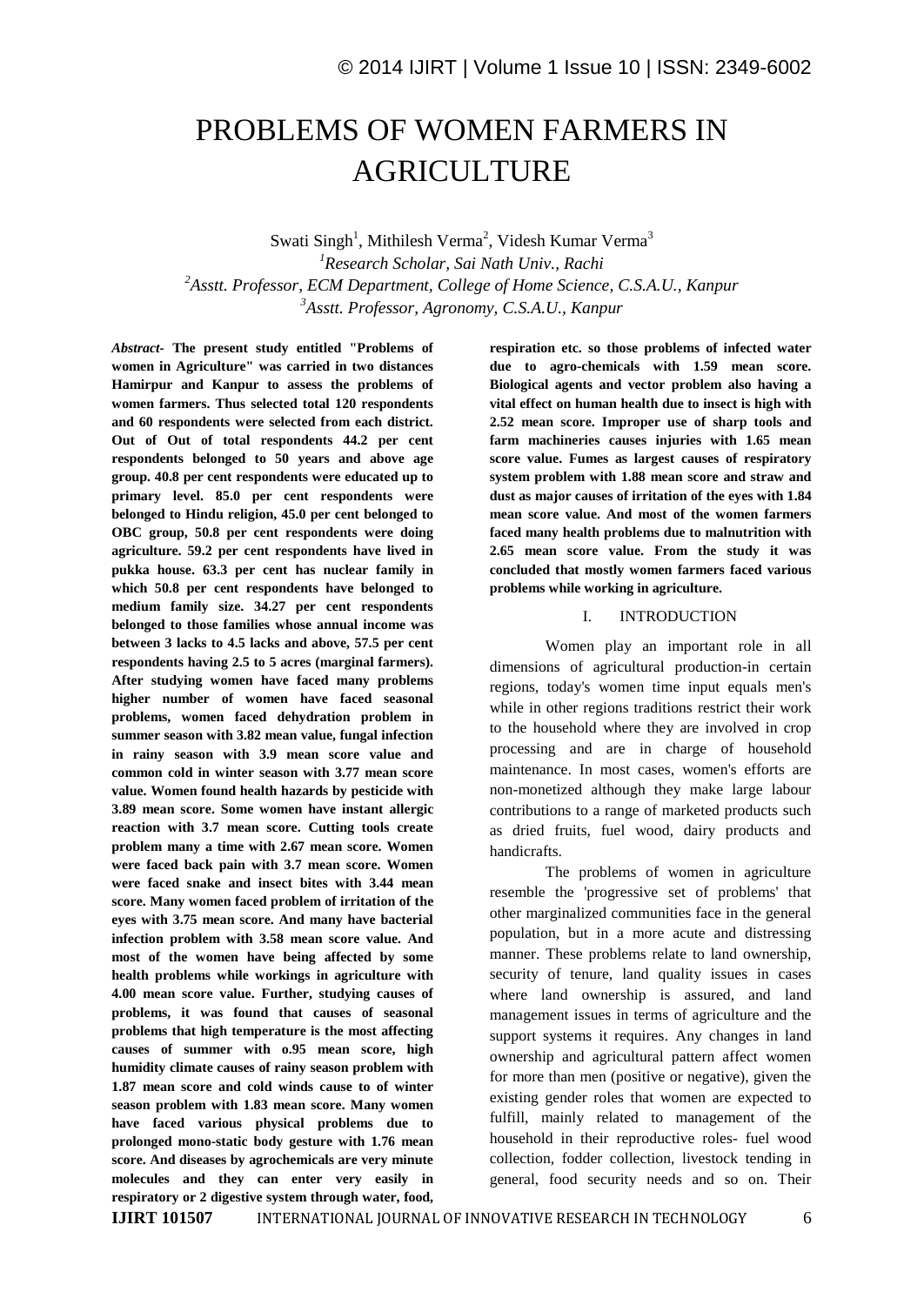dependence on agriculture on common lands, on forests and water is that much greater and more acute. The mode of female participation in agricultural production varies with the land owning status of the farm household. Women's roles range from managers to landless labourers. In all farm production, the average contribution of women is estimated at 50 per cent to 60 per cent of total labour, much higher in certain regions. Girls are preferred in cottonseed production because heir wages are lower than those of adults. Moreover, they work longer hours and more intensively, and are generally easier to administer. Gathering of fuel wood is the exclusive responsibility of women and girls. In general, male activities such as land preparation, planting sowing and fertilizer application are one-time jobs, usually accomplished within a stipulated time. Female activities, however, such as weeding, are recurrent daily activities, lasting from the time the seed is planted until it is harvested.

## II. RESEARCH METHODOLOGY

The study was conducted in two district-Kanpur and Hamirpur during year 2013-2014, and one block selected to each district and two village selected to one block in this study. 60 respondents were selected from each district and total 120 respondents were selected according to dependent and independent variables namely age, caste, education, family income, occupation etc. The collected data were subjected to statistical analysis for which correlation coefficient were used.

#### III. RESULTS

| <b>Education</b> | <b>Hamirpur</b>  |          | <b>Kanpur</b>    |          | <b>Total</b>     |          |  |
|------------------|------------------|----------|------------------|----------|------------------|----------|--|
|                  | <b>Frequency</b> | Per cent | <b>Frequency</b> | Per cent | <b>Frequency</b> | Per cent |  |
| Illiterate       | 10               | 8.3      | 7                | 5.8      | 17               | 14.2     |  |
| Up to Primary    | 24               | 20.0     | 25               | 20.8     | 49               | 40.8     |  |
| Up to Secondary  | 16               | 13.3     | 13               | 10.8     | 29               | 24.2     |  |
| High School      | 7                | 5.8      | 10               | 8.3      | 17               | 14.2     |  |
| Intermediate     | 3                | 2.5      | 5                | 4.2      | 8                | 6.7      |  |
| Total            | 60               |          | 60               |          | 120              | 100.0    |  |
| $\chi^2$         |                  | P > 0.05 |                  |          |                  |          |  |

**Table 1. Distribution of women respondents according to education** 

Table 1 reveals that distribution of women respondents according to education, qualification, maximum 20 per cent of women belong to Hamirpur were educated up to primary level where as 20.8 per cent of respondents from Kanpur educated up to primary level. 13.3 per cent of women from Hamirpur and 10.8 per cent of women from Kanpur were educated up to secondary level education follow by 5.8 per cent of women from Hamirpur and 8.3 per cent of respondents from Kanpur educated up to high school level 8.3 per cent of respondents from Hamirpurand 5.8 per cent of women respondents from Kanpur have no education only 2.5 per cent of women educated intermediate level.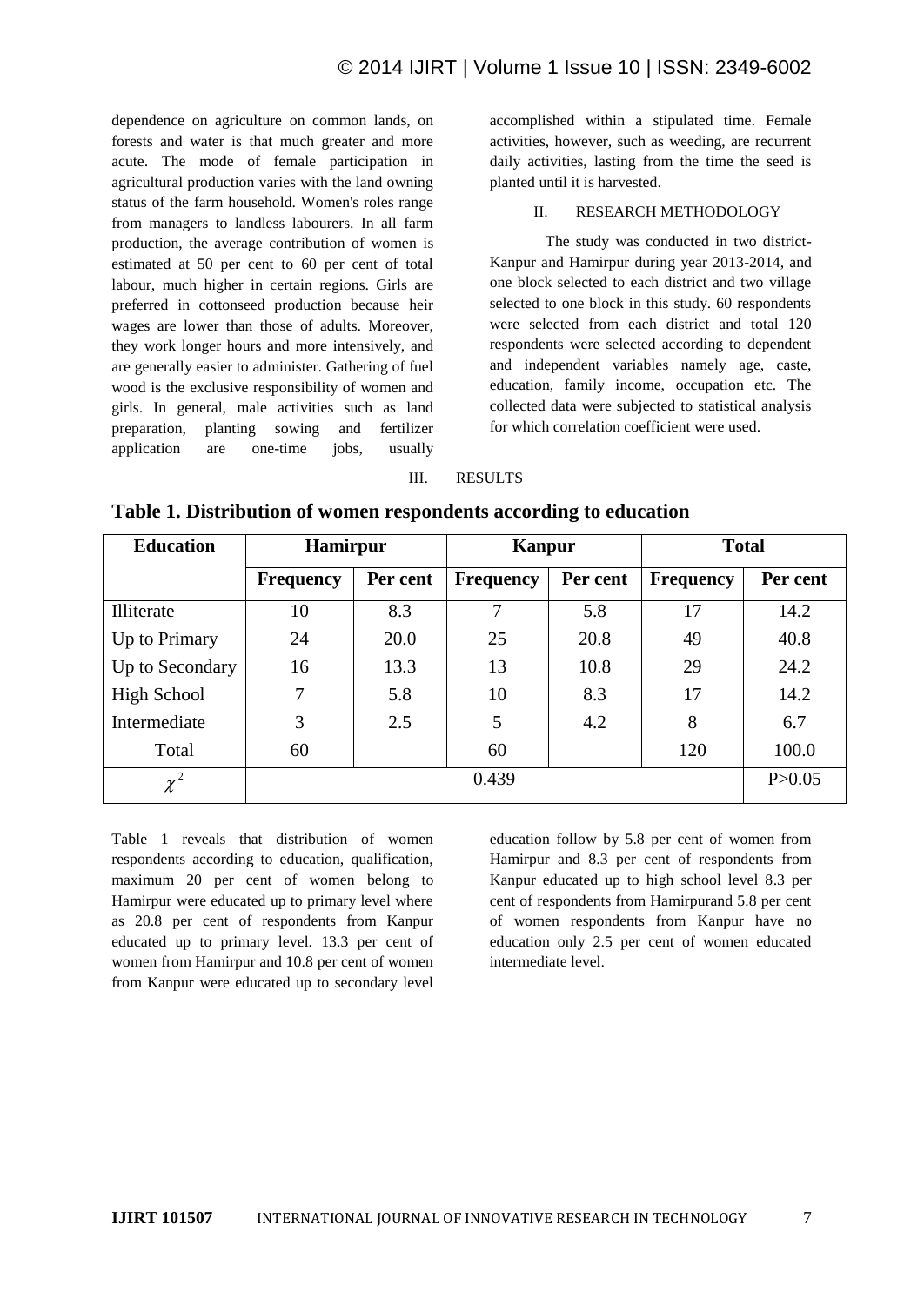| <b>Education</b> | <b>Hamirpur</b>  |          | <b>Kanpur</b>    |          | <b>Total</b>     |          |  |  |
|------------------|------------------|----------|------------------|----------|------------------|----------|--|--|
|                  | <b>Frequency</b> | Per cent | <b>Frequency</b> | Per cent | <b>Frequency</b> | Per cent |  |  |
| Agriculture      | 27               | 22.5     | 34               | 28.3     | 61               | 50.8     |  |  |
| Service          | 10               | 8.3      | 10               | 8.3      | 20               | 16.7     |  |  |
| <b>Business</b>  | 16               | 13.3     | 13               | 10.8     | 29               | 24.2     |  |  |
| Agirulcture      | $\overline{4}$   | 3.3      | $\mathbf{1}$     | 0.8      | 5                | 4.2      |  |  |
| labour           |                  |          |                  |          |                  |          |  |  |
| Agro-based       | 3                | 2.5      | $\overline{2}$   | 1.7      | 5                | 4.2      |  |  |
| enterprises      |                  |          |                  |          |                  |          |  |  |
| Total            | 60               | 2.5      | 60               | 50.0     | 120              | 100.0    |  |  |
| $\chi^2$         |                  |          | 2.060            |          |                  | P > 0.05 |  |  |

**Table 2. Distribution of respondents according to main occupation** 

Table 2 indicate the distribution of respondents as main occupation 22.5 per cent respondents from Hamirpur and 28.3 per cent respondents farm Kanpur were doing Agriculture, whereas 13.3 per cent respondents from Hamirpur and 10.8 per cent respondents from Kanpur were doing business and 8.3 per cent of respondents from Hamirpur and 8.3

per cent of respondents from Kanpur were doing service 3.3 per cent respondents of Hamirpur and 0.8 per cent respondent from Kanpur were engaged in Agriculture labour, Only 2.5 per cent respondents from Hamirpur and 1.7 per cent from Kanpur was attached in Agro based enterprises. .

**Table 3. Distribution of respondents according to causes of summer season problems.**

| <b>Causes</b> | <b>Hamirpur</b> |                |              |              |      | <b>Kanpur</b>  |              |      |      | <b>Total</b>   |              |              |  |
|---------------|-----------------|----------------|--------------|--------------|------|----------------|--------------|------|------|----------------|--------------|--------------|--|
|               | Yes             | N <sub>0</sub> | <b>Mean</b>  | <b>Rank</b>  | Yes  | N <sub>0</sub> | <b>Mean</b>  | Rank | Yes  | N <sub>0</sub> | Mean         | Rank         |  |
|               |                 |                | <b>Score</b> |              |      |                | <b>Score</b> |      |      |                | <b>Score</b> |              |  |
| High          | 45.8            | 4.2            | 0.96         |              | 42.5 | 7.5            | 0.93         | I    | 88.3 | 11.7           | 1.89         |              |  |
| Temperature   |                 |                |              |              |      |                |              |      |      |                |              |              |  |
| Low           | 31.7            | 18.3           | 0.82         | $\mathbf{I}$ | 26.7 | 23.3           | 0.77         | П    | 58.4 | 41.6           | 1.59         | $\mathbf{I}$ |  |
| humidity      |                 |                |              |              |      |                |              |      |      |                |              |              |  |
| Increase      | 26.7            | 23.3           | 0.77         | III          | 25.0 | 25.0           | 0.75         | III  | 51.7 | 48.3           | 1.52         | Ш            |  |
| heat wave     |                 |                |              |              |      |                |              |      |      |                |              |              |  |
| Direct        | 15.0            | 35.0           | 0.65         | IV           | 13.3 | 36.7           | 0.63         | IV   | 28.3 | 71.7           | 1.28         | IV           |  |
| of<br>contact |                 |                |              |              |      |                |              |      |      |                |              |              |  |
| sun ray with  |                 |                |              |              |      |                |              |      |      |                |              |              |  |
| dermal        |                 |                |              |              |      |                |              |      |      |                |              |              |  |
| tissue        |                 |                |              |              |      |                |              |      |      |                |              |              |  |

Table 3 shows that 3 per cent women of Hamirpur told that they feel problem working in high temperature, and having a mean score 0.96, that placed it I rank priority problem of summer season. Whereas, 42.5 per cent women of Kanpur also admitted the same and placed it I rank with a mean score 0.93. Low humidity due to high temperature also affects working in field and 61.7 per cent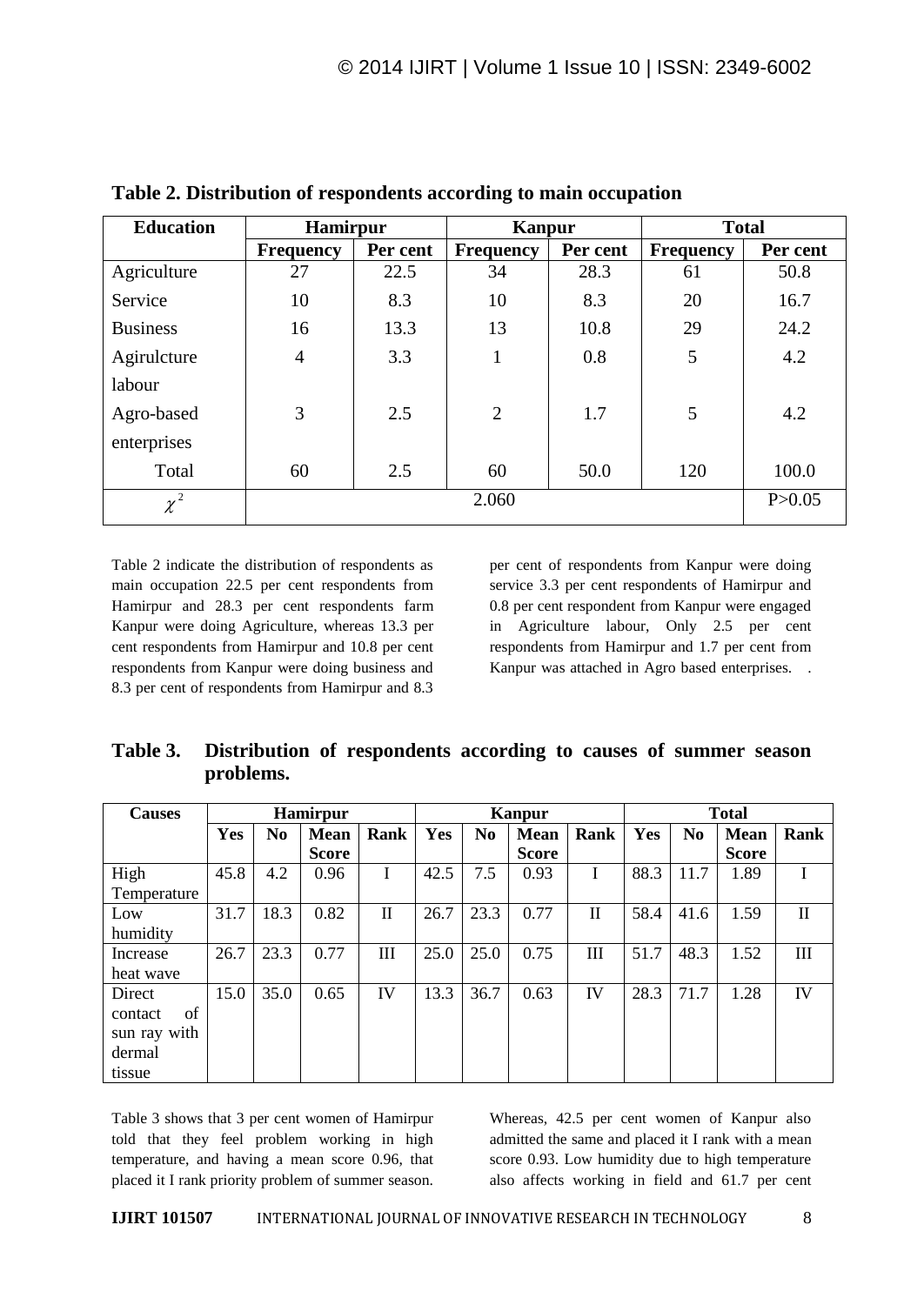women of Hamirpur and 26.7 per cent women of Kanpur admitted it. This was considered Ii rank with mean score 0.82 and 0.77 most affecting problem of Hamirpur. Heat waves of north India commonly known as Ioo hinders the workers as long time working in sun may affect body and can cause dehydration/water loss, 26.7 per cent women of Hamirpur and 25.0 per cent women of Kanpur admitted this point and placed it II ranked problem of summer. Intense sun light may causes sun burn in long run dermal tissue/ skin in directly affected in intense sun.

15.0 per cent women of Hamirpur and 13.3 per cent women of Kanpur admitted it and placed it V rank with mean score 0.65 and 0.63.

Thus, distribution of both combined district, maximum 88.3 per cent women considered high temperature the most affecting problem of summer with mean score 0.95 placed I rank. 58.4 per cent women think that humidity affects working in field with mean score 0.80 it is II rank in list. Problem of working in heat waves stands III rank in the districts as 51.7 per cent women admit it with mean score 0.76. Working in intense sun light and getting dermal loss stands IV rank as 28.3 per cent women of both districts admit it with a mean score of 0.64.

| Table 4. Distribution of respondents according to causes of rainy season |  |  |  |  |
|--------------------------------------------------------------------------|--|--|--|--|
| problems.                                                                |  |  |  |  |

| <b>Causes</b> | <b>Hamirpur</b> |                |              |              |      | <b>Kanpur</b>  |              |              |      | <b>Total</b>   |              |              |  |
|---------------|-----------------|----------------|--------------|--------------|------|----------------|--------------|--------------|------|----------------|--------------|--------------|--|
|               | Yes             | N <sub>0</sub> | <b>Mean</b>  | Rank         | Yes  | N <sub>0</sub> | <b>Mean</b>  | <b>Rank</b>  | Yes  | N <sub>0</sub> | <b>Mean</b>  | Rank         |  |
|               |                 |                | <b>Score</b> |              |      |                | <b>Score</b> |              |      |                | <b>Score</b> |              |  |
| High          | 45.0            | 5.0            | 0.95         |              | 41.7 | 8.3            | 0.92         | I            | 86.7 | 13.3           | 1.87         |              |  |
| Temperature   |                 |                |              |              |      |                |              |              |      |                |              |              |  |
| Increase      | 16.7            | 33.3           | 0.67         | $\mathbf{I}$ | 18.3 | 31.7           | 0.68         | $\mathbf{I}$ | 35.0 | 65.0           | 1.35         | $\mathbf{I}$ |  |
| population    |                 |                |              |              |      |                |              |              |      |                |              |              |  |
| of<br>micro-  |                 |                |              |              |      |                |              |              |      |                |              |              |  |
| organism      |                 |                |              |              |      |                |              |              |      |                |              |              |  |
| Increase      | 38.3            | 11.7           | 0.88         | Ш            | 35.0 | 15.0           | 0.85         | Ш            | 73.3 | 26.7           | 1.73         | Ш            |  |
| insect and    |                 |                |              |              |      |                |              |              |      |                |              |              |  |
| pest          |                 |                |              |              |      |                |              |              |      |                |              |              |  |
| population    |                 |                |              |              |      |                |              |              |      |                |              |              |  |
| Low           | 23.3            | 26.7           | 0.73         | IV           | 20.8 | 29.2           | 0.71         | IV           | 55.9 | 55.9           | 1.44         | IV           |  |
| intensity of  |                 |                |              |              |      |                |              |              |      |                |              |              |  |
| sun ray       |                 |                |              |              |      |                |              |              |      |                |              |              |  |

Table revealed that 45.0 per cent women from Hamirpur and 41.7 per cent of women from Kanpur admitted that working in high humid climate is difficult having a mean score 0.95 and 0.92 respectively they placed it at rank I. Among various rainy reason problems 38.5 per cent Hamirpur women admitted of difficulties due increased insects and pests. 16.7 per cent women from Hamirpur said that they are affected by microorganism in rainy season having a mean score 0.67, placed it at IV rank. Whereas, 18.3 per fcent women of Kanpur admitted the same and with a mean score 0.68 placed it at IV rank.

Increase in number of insects pests and low intensity of sun rays are other factors which affect working in rainy season.

overall tables shows that maximum 86.7 per cent women from both the districts were agree on the point that they fell uncomfortable and were being affected working in high humid climate having a mean score of 1.87 they placed it at rank I among all rainy season, 73.3 per cent women accepted increased number of insects-pests in the rainy season and their adverse effect on the work with a mean score of 1.73, they placed it at rank II. 41.1 per cent women agreed that low intensity of sun ray affect working as in high humid, low sunray creates more sweaty and dryness and dehydration with mean score 1.44. It was II rank problem of rainy season. Effect of micro-organism on work was comparatively low as only 35.0 per cent women agreed that micro-organism affect